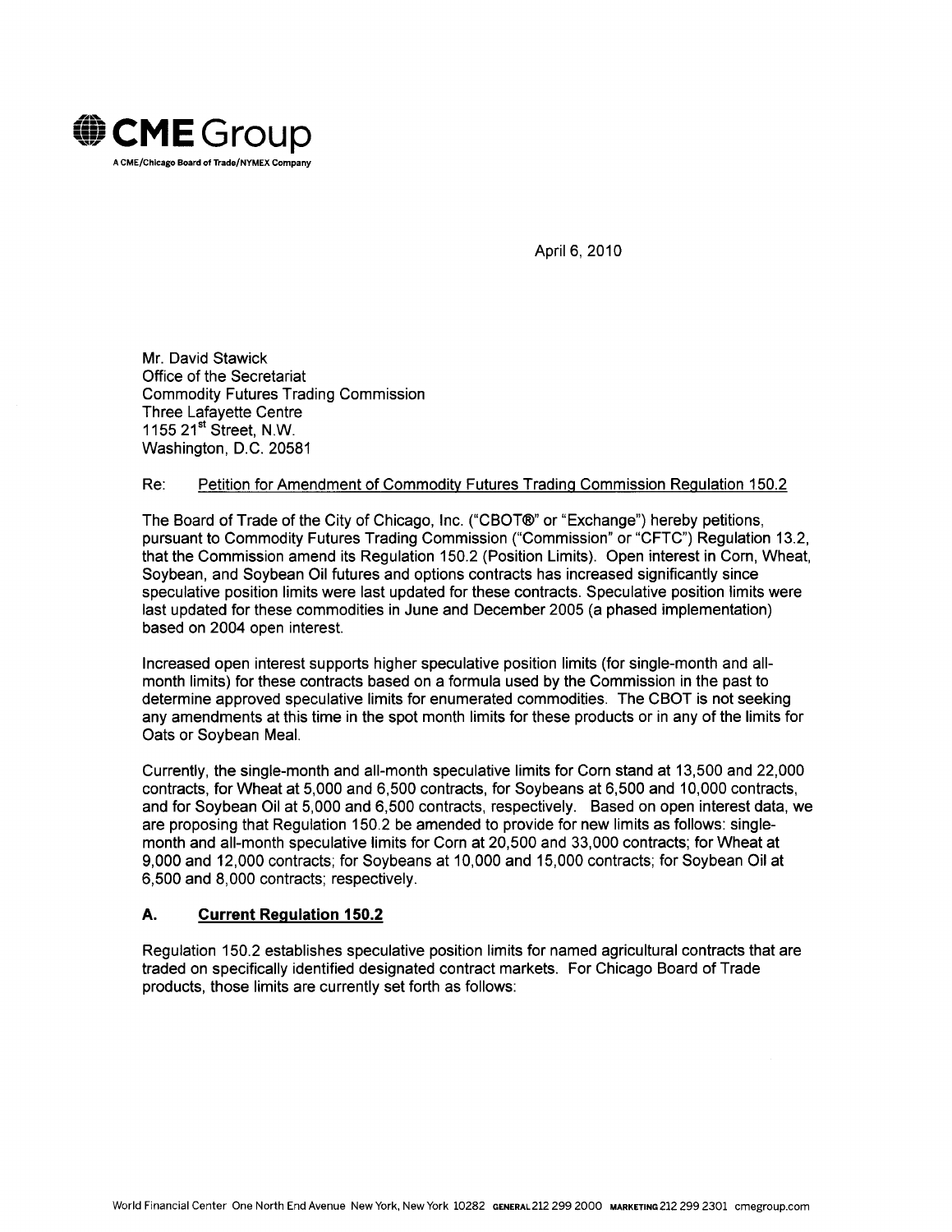#### Speculative Position Limits [By contract with regular and min-sized contracts aggregated pursuant to the regulation]

#### Limits by number of contracts

| Contract             | Spot month             | Single month | All months |  |
|----------------------|------------------------|--------------|------------|--|
|                      | Chicago Board of Trade |              |            |  |
| Contract             | Spot month             | Single month | All months |  |
| Corn (and Mini-Corn) | 600                    | 13,500       | 22,000     |  |

Oats 600 1,400 2,000 Soybeans (and Mini-Soybeans) 600 6,500 10,000

| Wheat (and Mini-Wheat) | 600 | 5.000 | 6,500 |  |
|------------------------|-----|-------|-------|--|
| Sovbean Oil            | 540 | 5.000 | 6.500 |  |
| Sovbean Meal           | 720 | 5.000 | 6.500 |  |
|                        |     |       |       |  |
|                        |     |       |       |  |

## **B. Single-month and all-months speculative position limits for CBOT Corn, Soybeans, Wheat, Soybean Oil and Soybean Meal should be increased.**

The Exchange requests that the Commission raise such limits for CBOT contracts as follows:

Deletions [bracketed] and struck through; Additions **bolded** and **underlined.** 

| Contract                             | Spot month |            | Single month               | All months                               |
|--------------------------------------|------------|------------|----------------------------|------------------------------------------|
| Corn (and Mini-Corn)                 |            | 600        |                            | [43,500] 20,500 [22,000] 33,000<br>2.000 |
| Oats<br>Soybeans (and Mini-Soybeans) |            | 600<br>600 | 1.400<br>$[6, 500]$ 10,000 | [40,000] 15,000                          |
| Wheat (and Mini-Wheat)               |            | 600        | $[5,000]$ 9,000            | $[6, 500]$ 12,000                        |
| Soybean Oil                          |            | 540        | $[5,000]$ 6,500            | $[6, 500]$ 8,000                         |
| Soybean Meal                         |            | 540        | 5.000                      | 6.500                                    |

As noted, trading volume and open interest in Corn, Soybean, Wheat and Soybean Oil futures and options contracts has increased significantly since the Commission last revised its singlemonth and all-month position limits for these products. Therefore, the Exchange determined to examine the efficacy of the existing single-month and all-months-combined speculative position limits in light of the increased participation in these markets.

## 1. Market participants historically have supported increased speculative position limits.

Over the years, the Federal position limits for the enumerated commodities listed for trading on the CBOT have been raised on numerous occasions. Our market users have consistently supported increases in those limits, and we are not aware of any information that indicates any change has occurred in those longstanding views. In addition, most supporters of increased limits historically have preferred that the ratio of single-month to all-months limits remain in roughly the same proportions as they exist today. Thus, the CBOT has generally maintained these proportions in the levels that it has proposed for single-month and all-months-combined speculative position limits.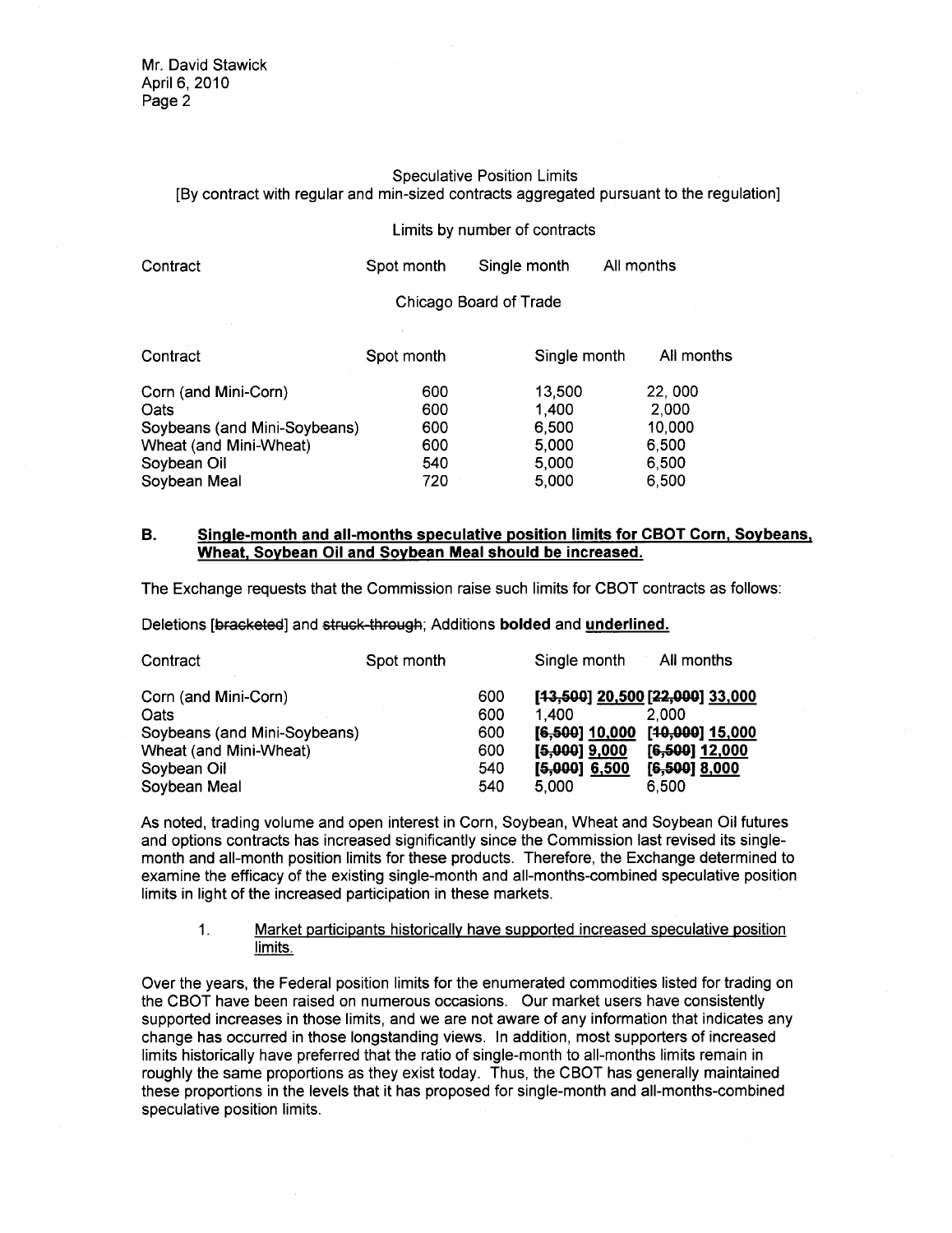2. The proposed increases are justified by the application of the percentage of open interest formula that has been adopted by the Commission as the appropriate method for determining the levels of single-month and all-months speculative position limits.

Since 1992, the Commission has consistently taken the position that the levels of single-month and all-months speculative position limits are appropriately based upon a percentage of average open interest in the relevant contracts. The applicable formula is clearly stated in Regulation 150.5(c)(2), as follows:

Individual nonspot or all-months-combined levels must be no greater than 10% of the average combined futures and delta-adjusted option month-end open interest for the most recent calendar year up to 25,000 contracts with a marginal increase of 2.5% thereafter...

Regulation 150.5(c)(2) specifically addresses exchange-set speculative position limits for physical delivery contracts that are not enumerated in Regulation 150.2. However, the Commission applied the same open interest criterion and numeric formula when it proposed to raise the single-month and all-months limits for CBOT agricultural commodities to their current levels, beginning in 1992. Revision of Federal Speculative Position Limits, [1990-1992 Transfer Binder] Comm. Fut. L. Rep. (CCH) 1[25,268 (57 F. R. 12766, April 13, 1992).

When increases in single-month and all-months position limits previously were finally adopted in May 1999, the Commission indicated that it would consider future increases to the speculative position limit levels for all [Regulation 150.2] contracts as open interest or large traders' positions increased. Furthermore, the Commission invited petitions such as the instant one, by explicitly stating that "... an exchange may petition the Commission for rulemaking any time that a contract meets the criteria supporting an increase in the levels." Revision of Federal Speculative Position Limits and Associated Rules, [1998-1999 Transfer Binder] Comm. Fut. L. Rep. (CCH) 1[27,608, at 47,883-47,884 (64 F.R. 24038, May 5, 1999).

The application of the Commission's percentage of open interest formula to CBOT Corn, Soybeans, Wheat and Soybean Oil contracts clearly supports the Exchange's proposed increases in the single-month and all-months speculative position limits. It should be noted that, consistent with the CBOT's historical practice, the new limits that we are proposing have been rounded down by several hundred lots from the maximum levels suggested by the open interest data.

The 2009 average month-end futures and futures equivalent option open interest in Corn was 1 ,263,064 contracts. CFTC Regulation 150.5 criteria, when applied to Corn, suggests that appropriate speculative limits would be up to 33,452 single-month and all-month contracts. Therefore, the Exchange proposes that Regulation 150.2 be amended to roughly maintain the current ratio between single-month and all-months-combined limits, with a 20,500 single-month speculative position limit and a 33,000 all-months speculative position limit for Corn.

The 2009 average month-end futures and futures equivalent open interest in Soybeans was 536,133 contracts. CFTC Regulation 150.5 criteria, when applied to Soybeans, suggests that appropriate speculative limits would be up to 15,278 single-month and all-month contracts. Therefore, the Exchange proposes that Regulation 150.2 be amended to roughly maintain the current ratio between single-month and all-months-combined limits, with a 10,000 single-month speculative position limit and a 15,000 all-months speculative position limit for Soybeans.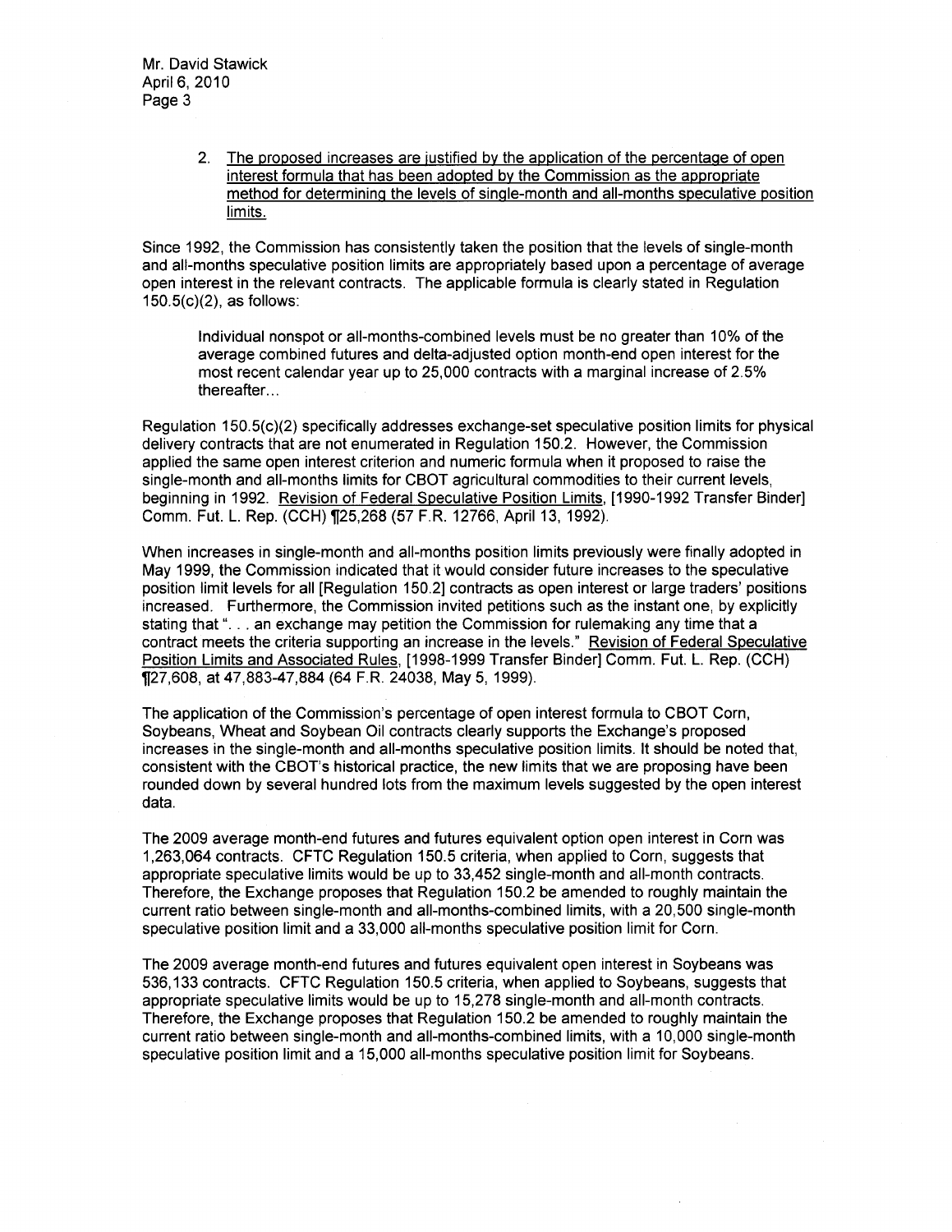Mr. David Stawick April 6, 2010 Page 4

The 2009 average month-end futures and futures equivalent open interest in Wheat was 405,098 contracts. CFTC Regulation 150.5 criteria, when applied to Wheat, suggests that appropriate speculative limits would be up to 12,002 single-month and all-month contracts. Therefore, the Exchange proposes that Regulation 150.2 be amended to roughly maintain the current ratio between single-month and all-months-combined limits, with a 9,000 single-month speculative position limit and a 12,000 all-months speculative position limit for Wheat.

The 2009 average month-end futures and futures equivalent open interest in Soybean Oil was 262,932 contracts. CFTC Regulation 150.5 criteria, when applied to Soybean Oil, suggests that appropriate speculative limits would be up to 8,448 single-month and all-month contracts. Therefore, the Exchange proposes that Regulation 150.2 be amended to roughly maintain the current ratio between single-month and all-months-combined limits, with a 6,500 single-month speculative position limit and a 8,000 all-months speculative position limit for Soybean Oil.

Spreadsheets reflecting the data used to make the calculations described in the preceding paragraphs are attached as Appendix A.

3. The proposed increases are also supported by the distribution of large trader positions in the relevant markets.

As discussed above, when the Commission proposed to raise the single-month and all-months position limits for CBOT agricultural products to their current levels in 1992, it did so with reference to the percentage of open interest formula that is described in Regulation 150.5(c)(2). However, the Commission determined that the distribution of speculative traders in the markets continued to be a relevant criterion, and even concluded that higher limits than those suggested by the open interest formula may be appropriate where it appears that such levels "... would constrain the normal pattern of speculative trading." Revision of Federal Speculative Position Limits, [1990-1992 Transfer Binder] Comm. Fut. L. Rep. (CCH) 1125,268, at 38,862, and fn. 18 and 19 (57 F.R. 12766, April 13, 1992).

Accordingly, when the Commission re-proposed the current levels of single-month and all-months limits for CBOT products on July 17, 1998, it indicated that increases in the relevant numbers of large traders and the size of their positions, as well as increased open interest, justified the proposed increases. Revision of Federal Speculative Position Limits and Associated Rules, [1996-1998 Transfer Binder] Comm. Fut. L. Rep. (CCH) 1127,354, at 46,612-46,613 (63 F.R. 38525, July 17, 1998).

Appendix B contains charts and graphs that Exchange staff has compiled from the Commission's Commitment of Traders Reports. In particular, these charts and graphs reveal significant increases in the numbers of large traders; however, the percentage of open interest held by any category of large trader has remained relatively constant despite increases in the speculative position limits in late 2005 and significant increases in open interest. This suggests any additional speculative activity attracted through increased speculative position limits also attracts corresponding activity from other categories of traders.

Between the first CFTC Commitment of Trader (COT) report in 2006 (immediately following the last increase in speculative position limits and when the CFTC began isolating Index Funds in the COT Report) and the first COT report in 2010, open interest has increased 30, 29, 47, and 23 percent in Corn, Wheat, Soybeans, and Soybean Oil, respectively. Likewise, the number of large reportable traders has increased 20, 35, 32, and 42 percent in Corn, Wheat, Soybeans, and Soybean Oil, respectively. These markets have grown significantly since the last speculative position limit increase. Looking more closely at outright speculators in the market, the number of outright reportable speculators in Corn has increased 13 percent while the percentage of outright open interest held by these reportable speculators has decreased 0.69 percent. The number of outright reportable speculators in Wheat has increased 27 percent while the percentage of